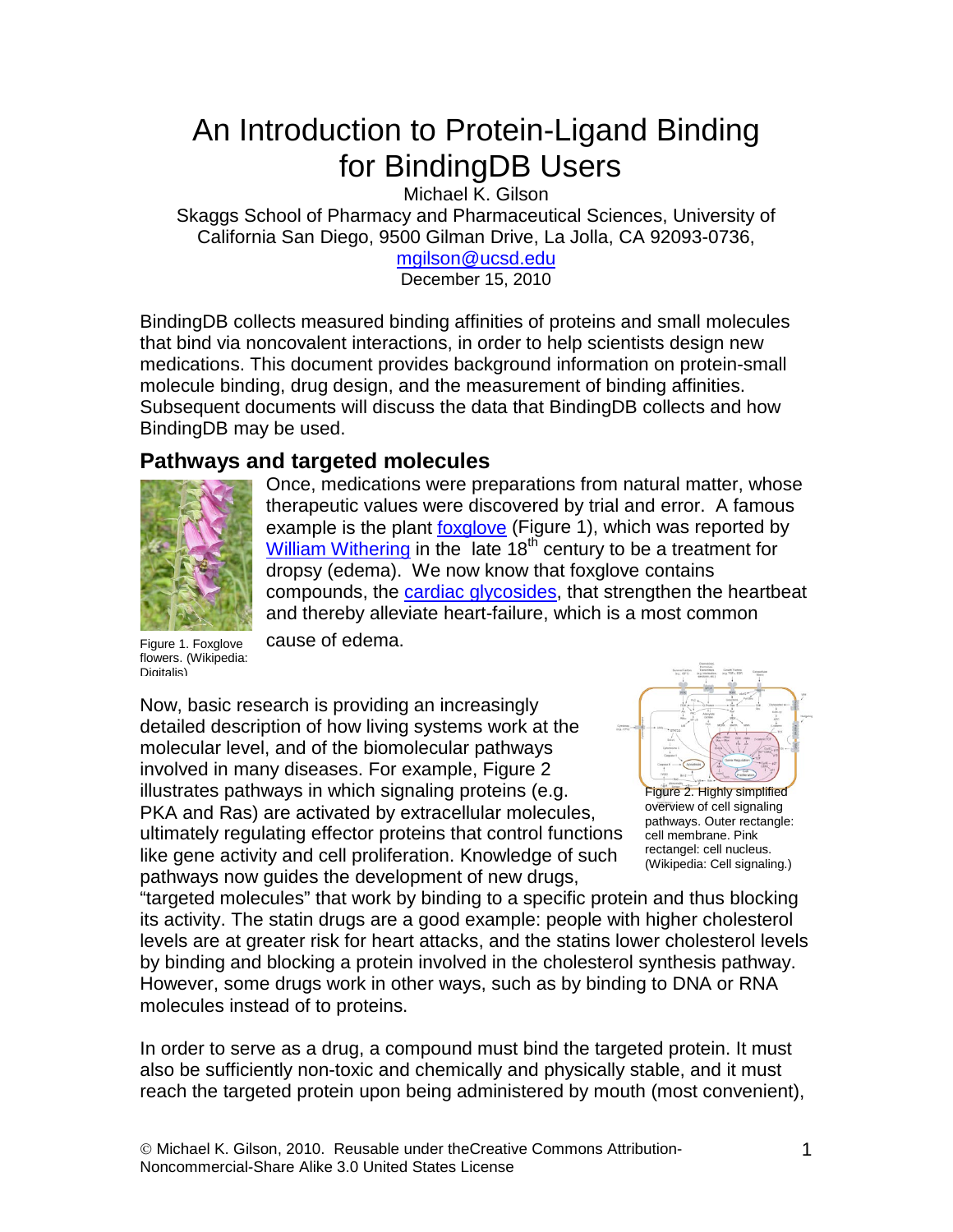or by some other route (e.g., intravenous). Finding or designing a compound that meets all these requirements is an ongoing challenge to scientists trying to develop new medications. BindingDB helps in this process by collecting data from the medicinal and chemical genomics literature on what compounds bind what proteins, and how tightly they bind, making it possible to browse and query these data, and making it easier to use the data by providing them in machinereadable formats that can be downloaded for computational analysis.

The following sections provide more information regarding proteins and small molecules, how they bind, how their binding affinities are measured, and what data BindingdB collects.

## **Proteins: functions, sequences and folds**

[Proteins](http://en.wikipedia.org/wiki/Protein) are varied molecules that execute many different cellular functions. [Enzymes,](http://en.wikipedia.org/wiki/Enzymes) proteins that catalyze chemical reactions, are of particular medicinal interest. For example, the statins (above) bind and inhibit the cholesterol synthesis enzyme **HMG-CoA reductase**; and the protease inhibitors used to treat HIV/AIDS bind and inhibit the viral enzyme [HIV Protease.](http://en.wikipedia.org/wiki/Hiv_protease) Cell surface receptors (Figure 2) are another class of therapeutically relevant proteins. Floating in the cell membrane, they are able to bind specific extracellular signaling molecules, such as hormones, and respond by activating the appropriately corresponding intracellular processes, such as the signaling proteins in Figure 2. Many drugs work by binding to cell surface receptors and either activating them or blocking their activation by their natural signaling agents. For example, the [beta-blockers](http://en.wikipedia.org/wiki/Beta_blocker) bind beta-adrenergic cell surface receptors in place of epinephrine (adrenalin), thereby lowering heart-rate and blood pressure.

Chemically, a protein is basically a linear heteropolymer of the 20 major amino acids, so its chemical structure is defined primarily by its amino acid sequence. Protein sequences vary in length from tens to thousands with a mode probably in the hundreds. The enormous variety of protein functions is underlain by a combinatorial explosion of possible amino acid sequences. For example, there are  $20^{200}$   $\leq$  10<sup>260</sup> possible proteins of length 200. (By comparison, the number of atoms in the observable universe has been estimated at about  $10^{80}$ . Clearly, only a miniscule fraction of all possible proteins could exist at any one time, or could ever even have existed in the history of life on Earth.) The chemical structure defined by a protein's sequence is furthermore subject to naturally occurring chemical modifications such as phosphorylation, the covalent addition of phosphate groups to some of the side-chains of serine or tyrosine amino acids in a protein. A protein's chemical properties can also be altered by changes in pH, due to the addition or removal of protons from its ionizable groups, such as histidine side-chains.

A number of web-accessible databases collect and publish protein sequences, along with a range of information regarding, for example, known or predicted properties, roles in biomolecular pathways, and 3-dimensional structures. Such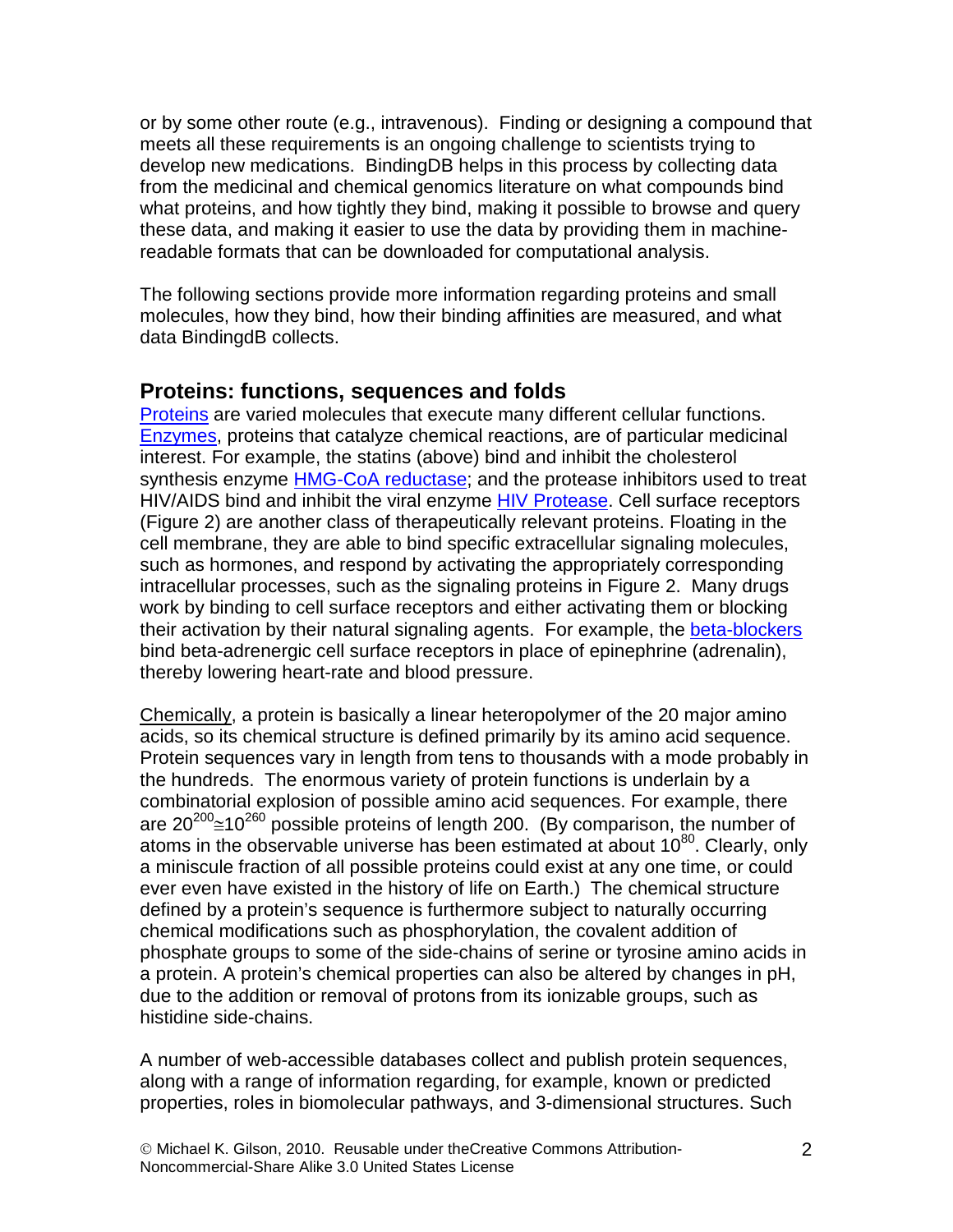databases include [Entrez Protein,](http://www.ncbi.nlm.nih.gov/sites/entrez?db=protein) [UniProtKB,](http://www.uniprot.org/) [KEGG,](http://www.genome.jp/kegg/pathway.html) and the Protein DataBank [\(PDB\)](http://www.pdb.org/) and [others.](http://www.ebi.ac.uk/Databases/protein.html) However, it is important to be aware that the identity and properties of a protein are not always completely identified by the common name of the protein. Different organisms, such as humans and yeast, are often said to possess the "same protein", although the human and yeast versions normally have somewhat different amino acid sequences, so their chemistry and properties are not identical. A given protein may also have point-mutations, in which one or a few sequence positions differ from their nominal amino acids; for example, an isoleucine might be replaced by a valine. If it resides in a critical part of a protein, such as the active site of an enzyme, such a substitution can strongly affect properties like binding affinity and catalytic power. On the other hand, some amino acid substitutions have little effect on function. Mutations are often introduced intentionally by experimentalists in order to produce a more stable and hence easily studied form of the protein. A nominal protein sequence can also be altered by cleavage of the backbone, so that a single amino acid chain is split into two chains that may, nonetheless, remain attached to each other in a functional complex. Moreover, entire chunks of protein sequence can be excised ("deleted"). Finally, as noted above, the chemical structure of a protein can be modified by covalent addition of chemical groups including phosphate groups, methyl and acetyl groups, carbohydrates, and lipids.

The physical state of a protein, especially its 3 dimensional conformation, is critically important to its function. As a linear polymer with many rotatable bonds, a protein is intrinsically flexible and, at high temperatures or in some solution conditions, does not adopt a well-defined conformation but instead is in constant thermal motion, randomly moving among many different conformations as time passes. However, biological proteins typically adopt well-defined and intricate 3-dimensional conformations which

are essential to function. For example, Figure  $3<sup>1</sup>$ shows the shape of the polymer chain of HMG-CoA reductase  $(1DQ8<sup>2</sup>)$  (magenta ribbon). The resulting molecular surface (dark blue) forms a binding site for a small molecule (balls and sticks with white molecular surface).



Figure 3. Structure of part of HMG CoA reductase (1DQ8) with a bound small molecule. Magenta: backbone ribbon, Blue: molecular surface of enzyme. Balls and sticks: small molecule in enzyme binding site. White: surface of small molecule. Rendered with VMD.

The properties of a protein can vary due to changes in its physical state, which usually result from changes in its environment. When present at sufficient concentration, some proteins attach to each other by noncovalent forces (below) to form dimers or larger multimers. At high, and sometimes low, temperatures, proteins can partly or completely lose their well-defined 3-dimensional structures. And co-solutes, especially metal ions but others as well, can bind to a protein and affect its structure and properties.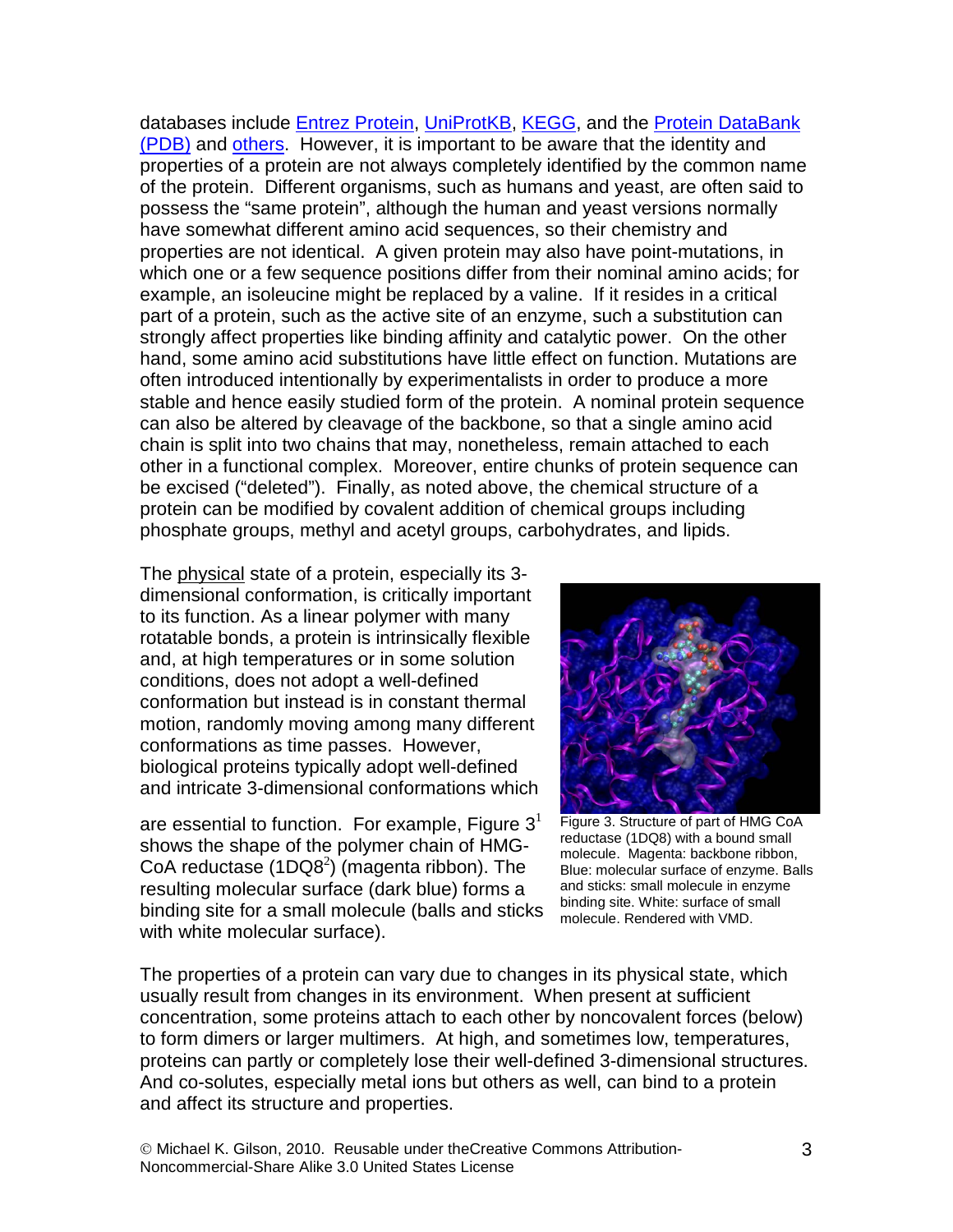*In summary, what we know as a specific protein can still have chemical and physical variations that influence its properties. This variability may help explain some cases where the literature, and hence BindingDB, reports more than one measured affinity for a given protein and small molecule.*

# **Small molecules**

Currently, the term "small molecule" typically implies a nonpolymer, organic compound whose molecular weight is less than roughly 1000 Da. Such compounds have a reasonable chance of being chemically stable, having



Figure 4. Salicylic acid. (From http://en.wikipedia.org/wi ki/Salicylic\_acid.)

entirely synthetic.

uncomplicated physical properties, and spreading through the body to reach a targeted protein after being ingested or injected. Most drugs are small molecules. As examples, Figure 3 shows the analgesic naproxen and the heart-failure drug digoxin (above). Digoxin is a natural product produced by the foxglove plant, while naproxen is completely synthetic. Digoxin's greater size and complexity are common among natural products; nonetheless, some

natural products, such as salicylic acid (Figure 4), are rather simple compounds. A number of other drugs also are natural products or modifications thereof. However, many drugs, and most of the compounds in BindingDB, are

The search for a small molecule that binds a targeted protein is often done

conceptualized as a two-step approach. First, one identifies a ["lead](http://en.wikipedia.org/wiki/Lead_compound)  [compound"](http://en.wikipedia.org/wiki/Lead_compound) that binds the target with moderate affinity. Then, one makes many variants of the lead compound in a search for higher-affinity compounds. This second step leads to a series of compounds with a constant chemical scaffold. This may be termed a congeneric series (Figure 5).



Figure 5. A congeneric series. (From http://www.metasynthesis.com/webbook/12\_lab/lab.html)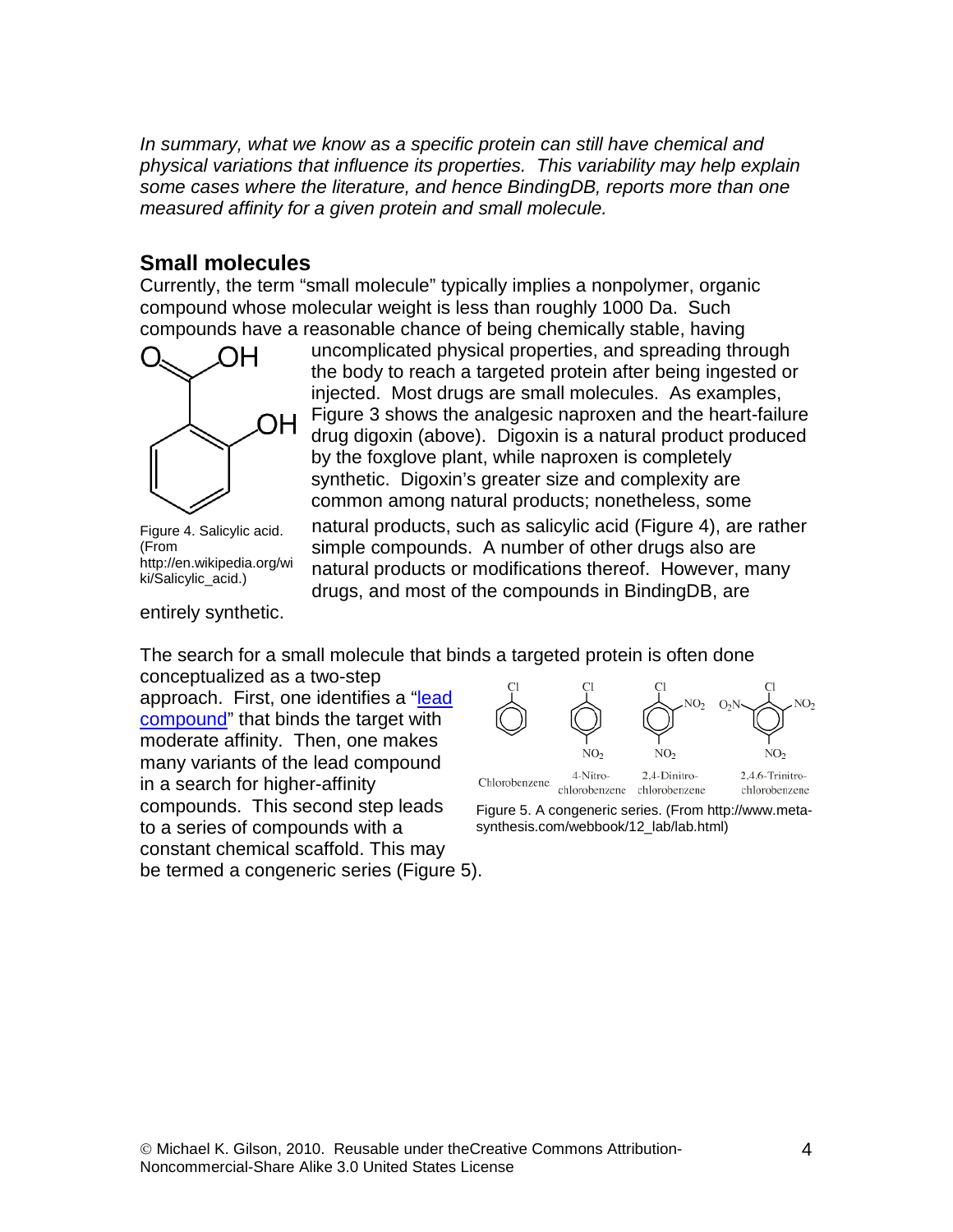

Much like a protein, a small molecule can have variants. Some compounds are readily ionized via protonation or deprotonation, so their charge states depend upon solution pH. To

complicate matters, a molecule's ionization state can change when it binds a

protein. Similarly, the location of a proton on a molecule can shift, leading to alternate [tautomers](http://en.wikipedia.org/wiki/Tautomer) (Figure 6), and, again, the main tautomer state can change on binding. BindingDB stores and displays only a single protonation state, the neutral one, and a single tautomer state of a

given compound; it is up to the user to recognize possible protonation variants. Finally, some compounds with a given composition and arrangement



Figure 7. The natural product staurosporine, with wedge bonds indicating stereochemistry.

of bonds may be able to exist in various stereoisomers that do not interconvert. It is important to be aware that different stereoisomers can have very different affinities for a given protein, and also that experiments sometimes are done with mixtures of stereoisomers, in which case it may be impossible to determine the binding affinities of any of the individual stereoisomers. When an article specifies a given stereoisomer, BindingDB captures and stores this information. When an article explicitly states that a mixture of stereoisomers was studied, BindingDB captures the stereochemistry and uses appropriate wedge bonds in displaying the compound (Figure 7). When an article reports on a compound that was studied as a mixture of stereoisomers, BindingDB displays the molecule without wedge bonds and annotates it as racemic.

Small molecules may be represented on the computer in a number of machinereadable formats. These include various versions of the [MDL Molfile,](http://en.wikipedia.org/wiki/MDL_Molfile#Molfiles) which holds a single compound; the MDL structure-data file [\(SDFile\)](http://en.wikipedia.org/wiki/MDL_Molfile#SDF), which holds many molecules along with associated data; the **SMILES** string, a much more compact format; and the [InChI](http://www.iupac.org/inchi/) string, a compact, comprehensive format developed by the chemical informatics community. Compound downloads from BindingDB are currently provided as SDFiles; their content and format is detailed [here.](http://www.bindingdb.org/bind/chemsearch/marvin/BindingDB-SDfile-Specification.pdf)

In addition to BindingDB, there are a number of databases and catalogs with small molecules and associated information, including, alphabetically, [ChEBI,](http://www.ebi.ac.uk/chebi/) [ChemSpider,](http://www.chemspider.com/) [CSLS,](http://cactus.nci.nih.gov/cgi-bin/lookup/search) [DrugBank,](http://www.drugbank.ca/) [Maybridge,](http://www.maybridge.com/default.aspx) [PubChem,](http://pubchem.ncbi.nlm.nih.gov/) [SigmaAldrich,](http://www.sigmaaldrich.com/chemistry/chemical-synthesis/chemical-synthesis-catalog.html) and [Zinc.](http://zinc.docking.org/)

# **Binding affinity and equilibrium**

A small molecule that binds a protein is often termed a "ligand". (Note that this term is also used more broadly to mean any molecule that binds another one, not just a small molecule, so it is actually somewhat ambiguous.) Some ligands form a covalent bond to the protein, leading to what is sometimes called irreversible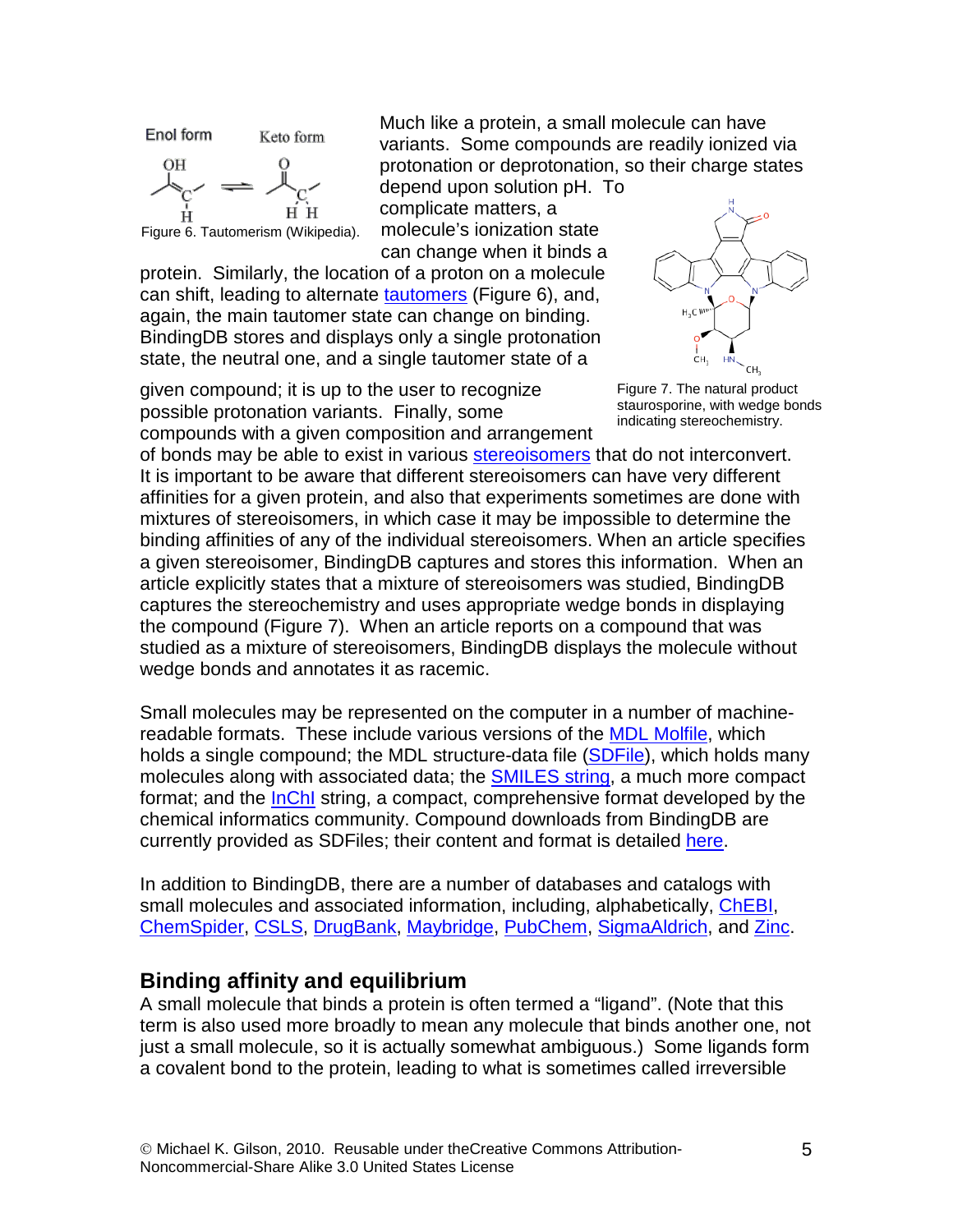binding. However, noncovalent or reversible binding is more common, and BindingDB focuses on ligands that bind noncovalently.

If one considers a solution with fixed total concentrations of dissolved ligands and proteins,  $[L]_{tot}$  and  $[P]_{tot}$ , respectively, then, in the case of noncovalent binding, the ligands are constantly binding and dissociating from the proteins, as indicated by the following chemical reaction:

$$
P+L \frac{k_{bind}}{k_{dissociate}} P \bullet L
$$

where the rate constant for binding is  $k_{bind}$  and that for dissociation of the proteinligand complex is  $k_{dissocial}$ . If one imagines averaging over some time-period, there is a well-defined fraction of time, *f*, that each protein has a bound ligand. (Roughly speaking, the time required to establish this equilibrium is several times the smaller of the two rate constants, *kbind* and *kdissociate*.) The equilibrium concentration of protein with bound ligand,  $[P\bullet L]_{eq}$ , is then given by  $[P\bullet L]_{eq}=f$  $[P]_{\text{tot}}$ , and the equilibrium constant for the forward reaction, also known as the binding constant, is given by

$$
K_B = \frac{k_{bind}}{k_{dissociate}} = \frac{[P \bullet L]_{eq}}{[P]_{eq}[L]_{eq}}
$$

Here square brackets indicate a concentration in moles/liter, and  $[]_{eq}$  indicates a concentration at equilibrium.

To help make sense of this equation, we can rewrite it as

$$
\frac{\left[P \bullet L\right]_{eq}}{\left[P\right]_{eq}} = K_B \left[L\right]_{eq}
$$

This says that the ratio of bound protein to free protein (left-hand side) is proportional to the binding constant and the concentration of free ligand (righthand side). The role if [L] reflects the principle of [mass action:](http://en.wikipedia.org/wiki/Law_of_mass_action) the more ligand is present, the greater the odds that a given protein molecule has a bound ligand. The binding constant,  $K_B$ , is a measure of affinity: if it is large, then even a low concentration of ligand generates high odds that a given protein molecule has a bound ligand. A large value of  $K_B$  is helpful for a ligand that one wishes to use as a drug: if only a low concentration is enough to put most of the targeted protein molecules into the bound state, then one can treat a patient just a small dose of the drug. This is usually a good thing, because it minimizes side effects and reduces costs.

Another way that people often look at the binding equilibrium is to focus on the dissociation constant,  $K<sub>D</sub>$ , instead of the binding constant,  $K<sub>B</sub>$ . The dissociation constant is simply the reciprocal of the binding constant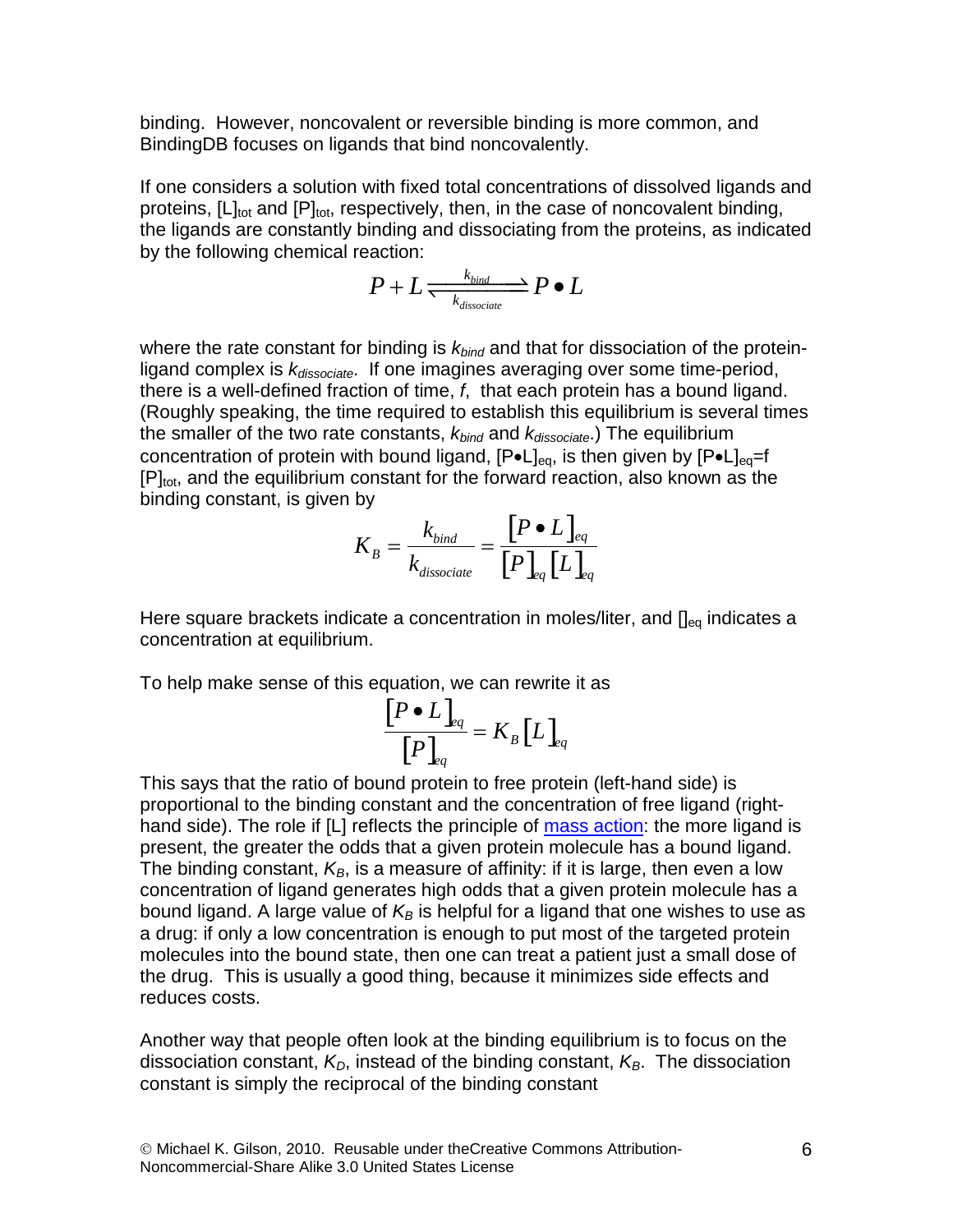$$
K_D = \frac{1}{K_B} = \frac{[P]_{eq}[L]_{eq}}{[P \bullet L]_{eq}}
$$

so it provides exactly the same information. However, it has a pleasing interpretation: it is the concentration of ligand that gives even odds that a given protein molecule has a ligand bound. That is, for a one-to-one ratio of  $[P]_{eq}$  to  $[P\bullet L]_{eq}$ ,  $[L]_{eq} = K_D$ . Thus, if one imagines gradually adding more and more ligand and monitoring the increasing fraction of ligand-bound protein, then  $[L] = K_D$  will be the concentration of ligand for which half the protein is bound. Thus, the *lower* the value of *KD*, the *higher* the affinity of the ligand. In the drug discovery process, a drug-like ligand with  $K<sub>D</sub>$  in the millimolar range is considered rather uninteresting;  $K<sub>D</sub>$  in the low micromolar range might indicate a lead compound (above) worth further chemical optimization; and  $K<sub>D</sub>$  of low nanomolar or below is good enough for a viable drug candidate.

### <span id="page-6-0"></span>**Binding energy and entropy**

The binding reaction can also be analyzed in thermodynamic terms involving free energy, enthalpy, entropy, and so on. For a binding reaction at constant pressure (the typical situation for biochemical studies), the standard [Gibbs free energy](http://en.wikipedia.org/wiki/Gibbs_energy) change is given by

$$
\Delta G^{\circ} = -RT \ln(K_B)
$$

where R is the [gas constant](http://en.wikipedia.org/wiki/Gas_constant) and T is the [absolute temperature](http://en.wikipedia.org/wiki/Absolute_temperature) (usually  $\sim$  300 K for biochemical systems). This free energy change can be broken down into energetic and entropic contributions:

$$
\Delta G^{\circ} = \Delta H - T \Delta S^{\circ}
$$

$$
\approx \Delta E - T \Delta S^{\circ}
$$

Here *H* is the enthalpy, *S<sup>o</sup>* is standard entropy, *E* is average energy, and the approximate equality indicated by "≈" is based on the definition of enthalpy, (*H=E+PV*, where P and V are pressure and V volume, respectively), and the fact that *PV* hardly changes for a protein-ligand binding reaction in water at typical lab conditions.

The change in energy on binding, ∆*E*, is averaged over the range of molecular conformations that the free and bound molecules explore due to [thermal motion.](http://en.wikipedia.org/wiki/Thermal_motion) The distribution of conformations changes with binding, so the mean energy changes as well. The energy *E* can be parsed into a number of contributions, including [electrostatic interactions](http://en.wikipedia.org/wiki/Electrostatic_interaction) among charged and dipolar chemical groups,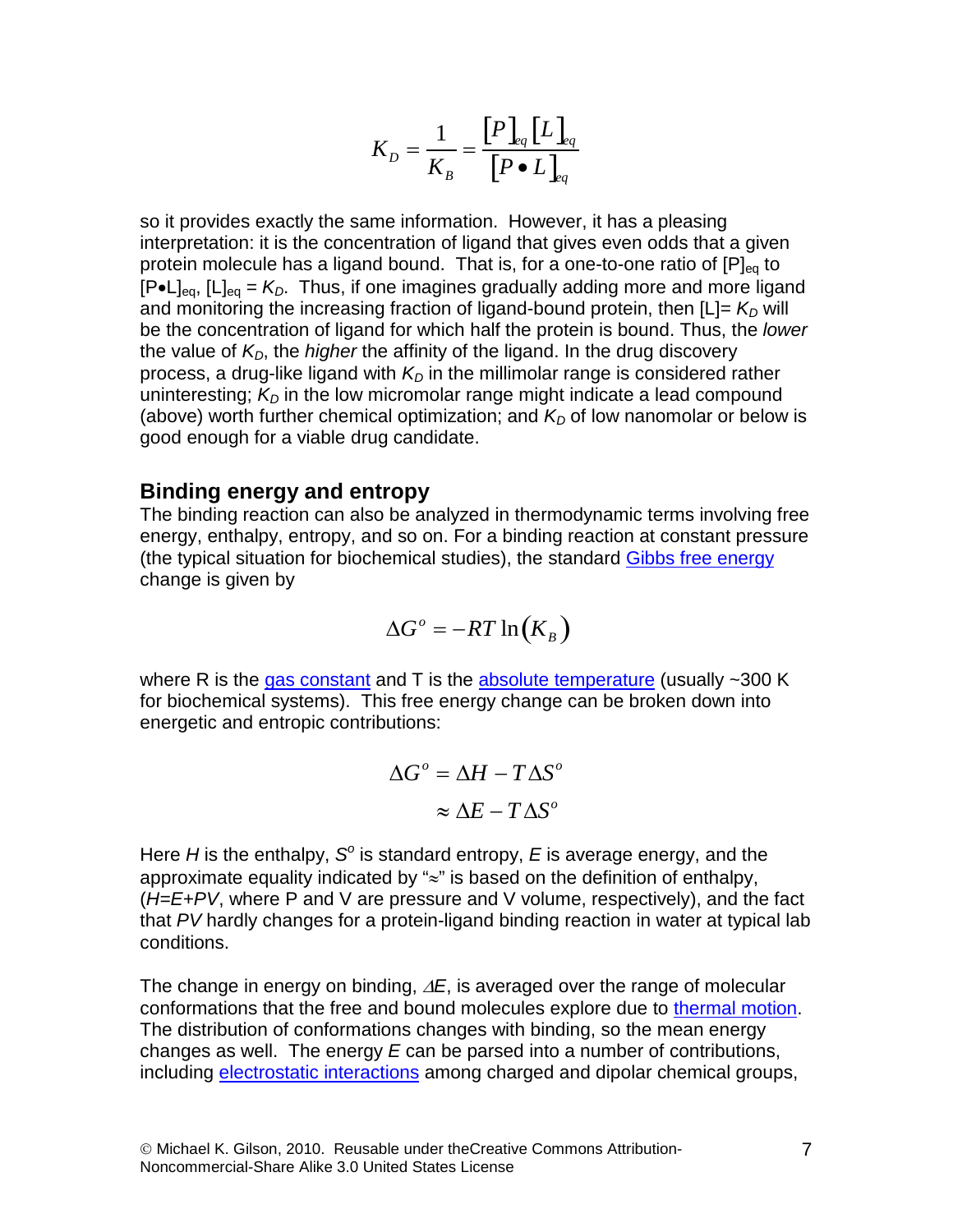[London dispersion forces,](http://en.wikipedia.org/wiki/Dispersion_forces#London_dispersion_force) and the intrinsic energetics of rotatable bonds (e.g., a linear alkane prefers an all-trans conformer).

When a protein and ligand bind, they form new interactions with each other but lose interactions with the solvent (mainly water here). Thus, ∆*E* is a trade-off between protein-water and ligand-water interactions before binding and proteinligand interactions after binding. Water molecules are small and mobile, so they can interact very intimately with the protein and ligand molecules. Therefore, In order for the new protein-ligand interactions after binding to outbalance the water interactions before binding, the protein and ligand must fit together snugly and form a large stabilizing interface. Thus, small molecules typically bind in protein clefts or cavities ("binding pockets"), where they can contact the protein on many sides, and it is difficult to find a small molecule that binds a relatively flat portion of protein surface with high affinity.

Thermal motion plays a second role in protein-ligand binding, through the entropy change on binding ∆*S<sup>o</sup>* . The operative principle is that [objects in motion tend to](http://en.wikipedia.org/wiki/Newton%27s_first_law)  [keep moving in a](http://en.wikipedia.org/wiki/Newton%27s_first_law) straight line, so that forming and maintaining well-defined structures, like proteins, ligands and protein-ligand complexes, requires restraining forces, and the greater the kinetic energy (i.e., the temperature), the more work is required to impose such restraints. Thus, all other things being equal, raising the temperature will tend to disrupt structures, such as proteinligand complexes. In thermodynamic terms, forming structures implies lowering the entropy and thus raising the free energy. However, it is not a given that protein-ligand binding always lowers the entropy, because binding is associated with many other motional changes. For example, binding can "set free" water molecules associated with the free protein and ligand, producing an increase in entropy that favors binding. In some cases, binding may also "set free" parts of the protein away from the binding site, leading to a further increase in entropy 34567 Experimental studies (below) show that the net change in entropy on binding can be positive or negative, depending up the molecules involved and the experimental conditions.

The statistical thermodynamics of binding is discussed in detail elsewhere $^{89}$ .

# **Measurement of binding affinity**

There are many useful methods of determining protein-ligand binding affinities experimentally. Most or all involve measuring some indicator of binding as a function of the concentration of the ligand and or protein. For example, if the free (unbound) protein can be specifically detected in some way

<span id="page-7-0"></span>

 Michael K. Gilson, 2010. Reusable under theCreative Commons Attribution-8 Figure 8. Fraction of free protein vs. concentration of free ligand. KD=10-5 M.Noncommercial-Share Alike 3.0 United States License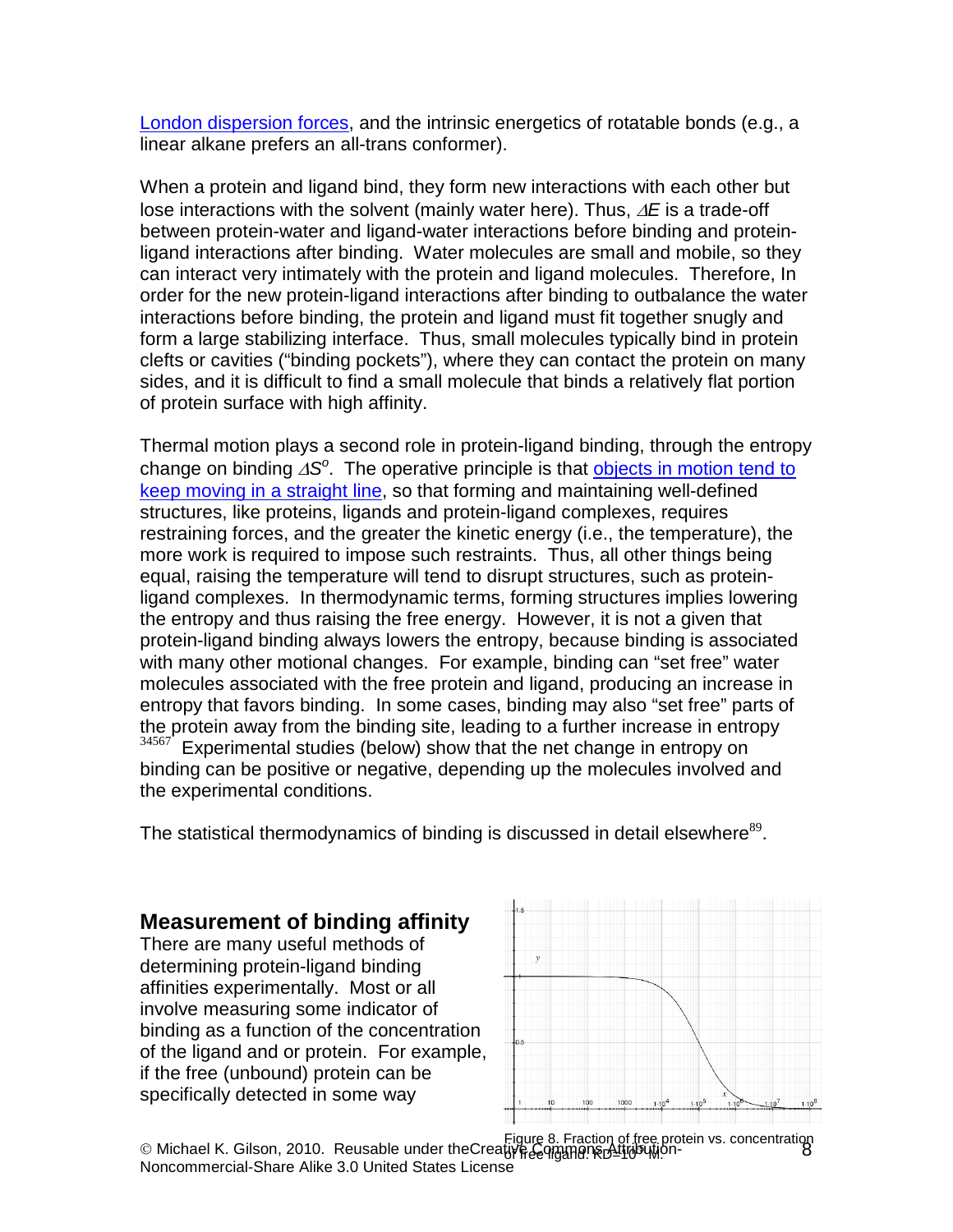(e.g.,spectroscopically or based on its enzymatic activity), then one can measures the fraction, *f*, of free protein as a function of the concentration of free ligand  $[L]_{ea}$ 

$$
f = \frac{\left[P\right]_{eq}}{\left[P \bullet L\right]_{eq} + \left[P\right]_{eq}} = \frac{1}{1 + K_B \left[L\right]_{eq}}
$$

This function is graphed in Figure 8. Note that the fraction of free protein is identically 0.5 when  $[L]_{eq} = K_D$ , which is 10<sup>-5</sup> M for this example. More complex equations and graphs are helpful for interpreting actual experiments where, for example, one may control the total amount of ligand  $[L]_{eq}$ +[P•L]<sub>eq</sub> rather than the equilibrium concentration of free ligand  $[L]_{eq}$ .

#### **Enzyme inhibition assays**

Many proteins that are potential drug targets are **enzymes**, and one wishes to discover small molecule drugs that bind and inhibit them; i.e., that are [enzyme](http://en.wikipedia.org/wiki/Enzyme_inhibition)  [inhibitors.](http://en.wikipedia.org/wiki/Enzyme_inhibition) Probably the most common type of enzyme inhibitor is a competitive inhibitor, which binds in the enzyme's active site and competitively blocks binding of the enzyme's physiological substrate. (A noncompetitive inhibitor is one that can bind along with substrate.) *For enzyme inhibitors, the dissociation constant*   $K_D$  *is usually termed the inhibition constant*  $K_i$ . It is important to be aware that data from enzyme inhibition is often reported not as  $K_i$  (or, equivalently,  $K_{\text{D}}$ ), but instead as the *[IC50,](http://en.wikipedia.org/wiki/IC50)* the concentration of ligand that reduces enzyme activity by 50%. The difference between IC50 and Ki results from the fact, in an enzymatic binding assay of a competitive enzyme inhibitor, the inhibitor is not the only molecule trying to bind the enzyme's active site. It is competing with the substrate, so the concentration of ligand needed to reduce the enzymatic activity by 50% depends on the concentration of substrate and how tightly it binds the enzyme<sup>[1](#page-11-0)</sup>. In general, then, the IC50 is expected to be greater than  $\mathcal{K}_h$  but when the concentration of substrate is very low, the IC50 should become essentially equal to *Ki*. (See the [Cheng-Prusoff equation.](http://en.wikipedia.org/wiki/IC50))

Enzyme inhibition assays can be very convenient because the action of the enzyme acts as an amplifier, since each enzyme molecule in solution can generate many reactions. On the other hand, some effort is needed to develop an enzyme inhbition assay, as some means of detecting the removal of substrate or the generation of product is needed. One common approach is to devise a substrate whose fluorescence properties change with reaction, and then to use a fluorimeter to monitor the activity of the enzyme as a function of inhibitor concentration.

<sup>&</sup>lt;sup>1</sup> More properly, in the case of [Michaelis-Menten kinetics,](http://en.wikipedia.org/wiki/Michaelis-Menten_kinetics) the key quantity is the ratio of the substrate concentration to the Michaelis constant,  $K_M$  concentration of substrate is low relative to  $K_M$ ,

<sup>©</sup> Michael K. Gilson, 2010. Reusable under theCreative Commons Attribution-Noncommercial-Share Alike 3.0 United States License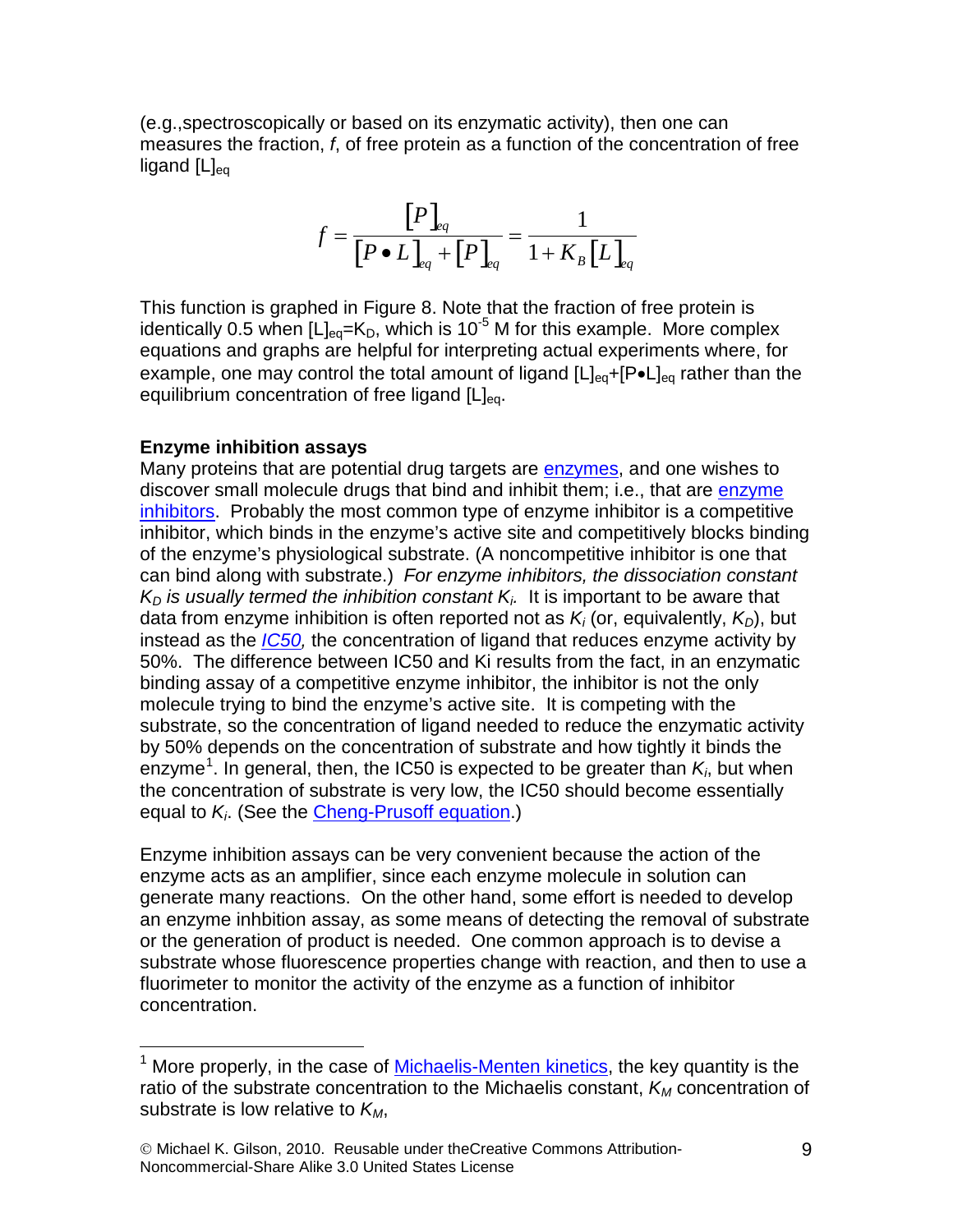## **Isothermal titration calorimetry (ITC)**

Binding of a protein with a drug-like molecule often leads to a small amount of heating or cooling of the solution; i.e., the reaction can be exothermic or endothermic. [Isothermal titration calorimetry](http://www.microcal.com/technology/itc.asp) measures binding through detection of these changes. "Isothermal" means that the solution is kept at a constant temperature with a thermostat, and the chemical heat release or uptake is evaluated based on the energy demanded of the thermostat to maintain a constant temperature in the solution. One reactant is held in the thermostatted cell and the other is titrated in with small injections from a syringe holding a solution with the other reactant. Aliquots are added until there is basically no more heating or cooling with successive reactions, at which point the cell reactant is presumed to be fully saturated with the syringe reactant. The curve of heating or cooling vs amount of injected reactant is analyzed to extract not only the equilibrium constant for the binding reaction, but also the standard molar enthalpy (see " [Binding energy and entropy"](#page-6-0), above).

An ITC assay tends to require a larger quantity of sample (protein and ligand) than an enzyme inhibition assay, since it does not have the same property of amplification (see above). However, ITC has the advantage of not requiring the development of a specialized substrate whose reaction can be detected; the natural heat release of the binding reaction is that that is needed. Note, however, that some binding reactions neither take up nor release much heat, and these are not so easily monitored by ITC.

## **Other assays**

Many other methods of measuring binding affinities are also available. [Functional](http://pdsp.med.unc.edu/)  [and competitive displacement assays](http://pdsp.med.unc.edu/) are particularly important for membranebound receptor proteins. These are not enzymes, so enzyme inhibition assays cannot be used; and they are not readily solubilized in a functional form and at sufficiently high concentration for ITC to be suitable.

In one type of functional assay, a membrane bound receptor protein is expressed in a cell in such a way that the consequences of receptor activation can be detected. Then the cell is exposed to varying concentrations of inhibitor and its responses are monitored to generate a binding curve (see Measurement of Binding Affinity, above). The concentration of compound that generates a halfmaximal response is then reported as the  $ECS0$ , the half maximal effective concentration.

In a competitive displacement assay, the receptor is bound to a ligand that is detectible on release. For example, it may be radioactive or fluorescent. Then the compound of interest is added, and the amount of released ligand is measured. The more effective the compound in question is at releasing the detectible ligand, the greater its affinity. Again, an EC50 is often reported, although if the affinity of the detectible ligand is known, then the Ki of the compound being assayed can be determined.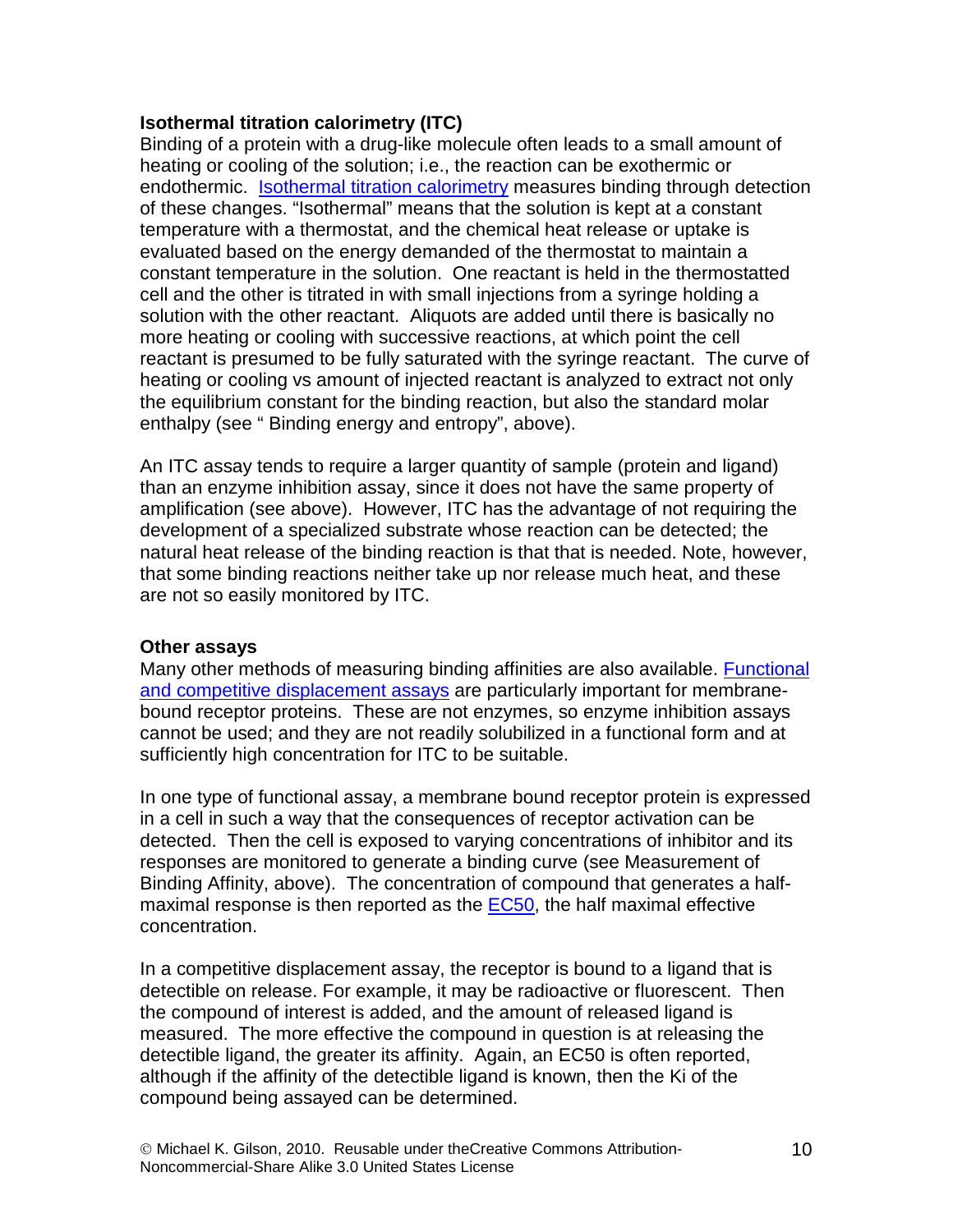These assays in which the protein is a receptor in the membrane of a living cell can be quite sensitive, but are subject to uncertainties due to the complexity of the living system. For example, the cell may take up or even metabolize a compound, thereby reducing its effective or actual concentration.

## **Sources of uncertainty in affinity measurements**

As discussed above, experimental determination of a binding affinity requires measuring some "signal" as a function of the concentration of the ligand and/or protein. These measured signals are then analyzed to extract a value of the binding affinity. Error can result from the measurements or from invalidity of assumptions used to extract the affinity from the measurements. Sources of error include:

- Instrumentation issues that lead to erroneous or inconsistent signal measurements, such as drift. Such errors generate uncertainty in the yvalues of the data points that make up the binding curve illustrated in [Figure 8.](#page-7-0)
- Errors in the actual or effective concentration of free protein and/or ligand. These can generate uncertainty in the x-values of the data in [Figure 8.](#page-7-0) For example
	- o if one uses the incorrect molecular weight for the protein when making up the protein solution, then the molar concentration of protein will be incorrect.
	- o Even if the molarity of the solution is correct, some of the protein molecules may be chemically or physically damaged (e.g., unfolded) and therefore not competent to bind ligand. In this case, the effective concentration of protein is lower than the actual molarity.
	- o Some of the protein may stick to the walls of the vessel, leaving a lower concentration in solution.
	- o The ligand may aggregate into tiny droplets, lowering the effective concentration of free ligand. (This scenario is further complicated if the droplets stick to the proteins and generate a large binding signal that does not reflect the one-to-one-binding that one intends to measure $10$ .
	- o The ligand may have a chiral center, and the two enantiomers may have very different binding constants. If the solution contains a mixture of both forms (a racemic mixture) then one will probably notice primarily the stronger binding constant, but the effective ligand concentration will be lower than initially supposed, since only the tight-binding enantiomer is detected.
- The protein may have multiple binding sites for the ligand, making it incorrect to analyze the binding data with the math appropriate to one-toone binding.